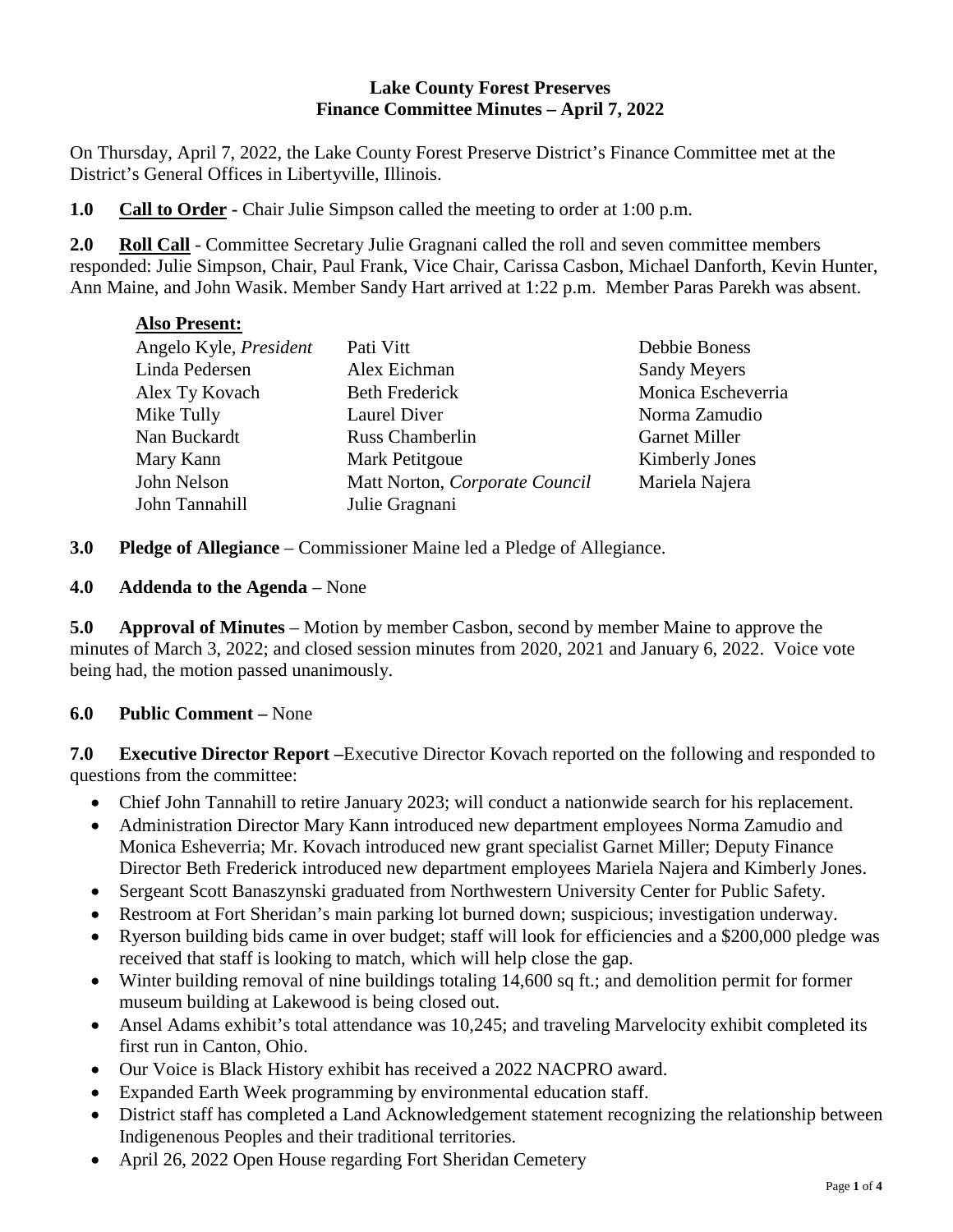#### 8.0 Correspondence – None

#### 9.0 **Unfinished Business**

 $9.1$ Recommend approval of Resolution awarding Contract to purchase two Toro Groundsmaster rotary bank mowers and a Toro Greensmaster TriFlex unit to Reinders, Inc., in the Contract Price of \$120,342.30 Motion by member Danforth, second by member Hunter to approve the recommendation. Chief of Golf Operations Alex Eichman gave a presentation on the Spring 2022 golf equipment purchases, in response to the Committee's request to have staff investigate electric options vs. gas-powered equipment. At current pricing the District would spend \$288,000 more to replace the current Tri-flex with electric models, and there would only be 90 minutes of use between each 2-hour charge. Also, electric versions of bank mowers are at least 5 years away from production. Mr. Eichman stood by his original recommendation and reviewed the golf car fleet and Green Practices already being followed at all golf courses. Mr. Eichman responded to questions and a general discussion ensued, including a 10-year replacement plan to include additional electric equipment. Following discussion, with a voice vote being had, the motion passed with member Frank voting Nay.

## 10.0 New Business

10.1 Recommend approval of Ordinance amending the 2022 Budget to reflect Carryovers for Projects budgeted but not completed in 2021–Motion by member Maine, second by member Frank to approve the recommendation. Director Kovach summarized the carryover items and resulting amended budget. With a voice vote being had, the motion passed unanimously, and the recommendation was forwarded to the full Board for approval.

10.2 Approve additions, deletions and reclassifications in the Administration and Natural Resource Departments – Motion by member Hart, second by member Frank to approve title changes. Director Kann summarized the recommended job title additions, deletions and reclassifications, ith a voice vote being had, the motion passed unanimously.

Approve title additions, deletions and reclassification in the Education Department – Motion by 10.3 member Maine, second by member Casbon to approve title changes. Director Kann summarized the recommended job title additions, deletions and reclassifications, and Education Director Nan Buckardt responded to questions. With a voice vote being had, the motion passed unanimously.

10.4 Recommend approval of Resolution awarding Contract for a Classification and Total Compensation Study to Gallagher Benefit Services, Inc. in an amount not exceed \$43,000.00 - Motion by member Casbon, second by Vice Chair Frank to approve the recommendation. Mr. Kovach noted that the last study was done back in 2015 with the County and it is now time for a new study to ensure that the District is consistent with the market. The study will cover non-union positions only, including pay and benefits. Director Kann responded to questions. Following discussion, with a voice vote being had, the motion passed with members Danforth and Hunter abstaining. The recommendation was forwarded to the full Board for approval.

Approve temporary residential License Agreements for two Wildlife Monitoring Technicians  $10.5$ working contractually for the District - Motion by member Casbon, second by member Hunter to approve the agreements. Mr. Kovach summarized the need for temporary housing for two technicians working for the District under contract. With a voice vote being had, the motion passed unanimously.

10.6 Policy direction regarding whether to proceed with a potential grant application to the Illinois Department of Commerce and Economic Opportunity and/or the preparation of a master plan for the Adlai E. Stevenson Historic Home, Service Building, and property – Mr. Kovach noted that staff recently heard from the Illinois Dept. of Commerce and Economic Opportunity regarding whether the District was ready to submit a grant application and scope of work for the \$1.1 million the State budgeted for renovations at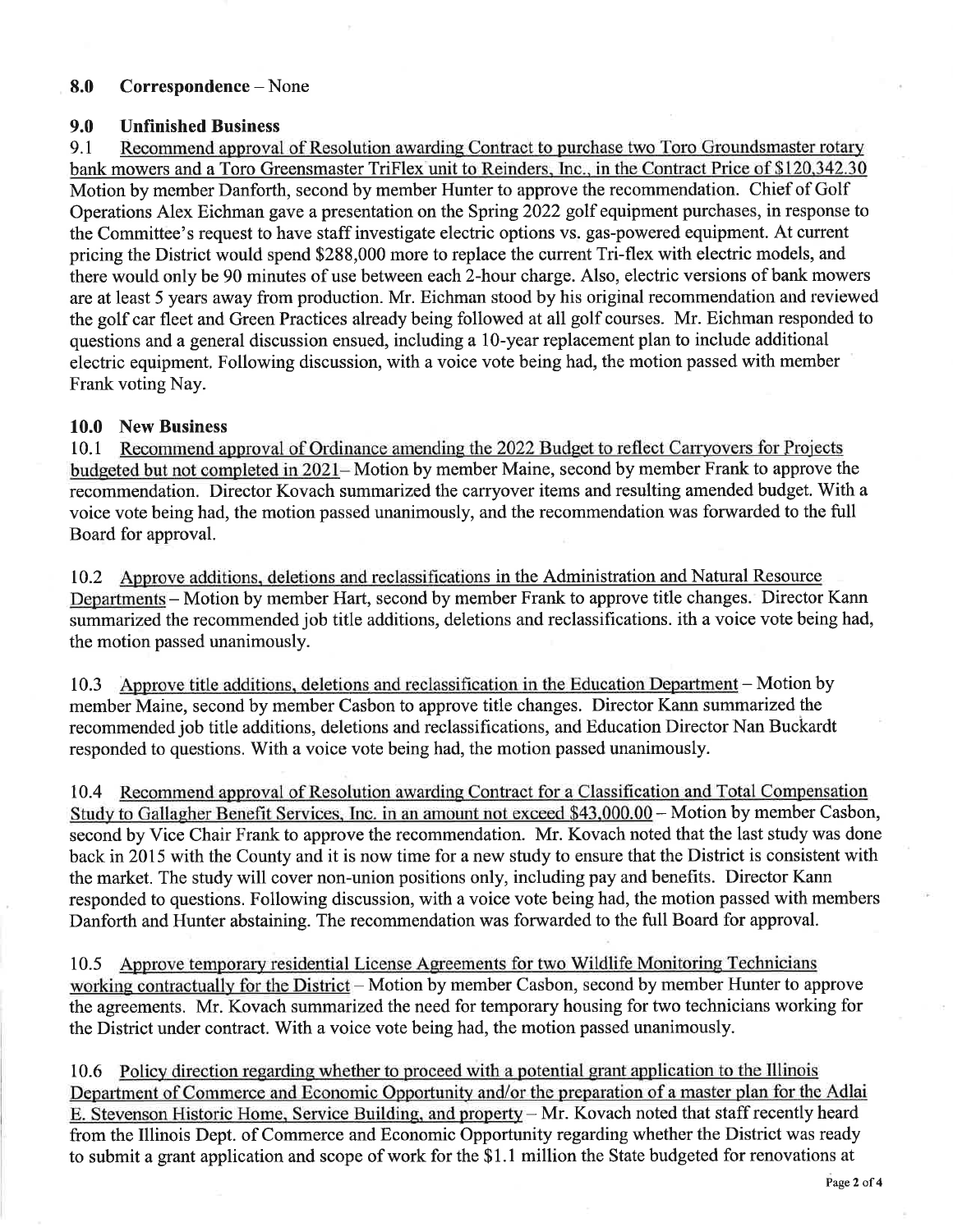Stevenson House and property. Mr. Kovach gave the background, noting that the direction of the Finance Committee in March 2020 was to investigate opportunities for grants to finance some or all of the needed renovation work at the Stevenson buildings and to ask the low bidder to extend its bid through the May 12, 2020 Board meeting date, and they complied. Director Snyder noted that no grant opportunities were identified. And, due to the Covid pandemic the bid extension expired with no action taken. A joint committee meeting was held at Stevenson in May 2021 to reconsider renovations of the buildings in conjunction with the annual CIP program review. Discussion included the \$700,000 estimate for exterior renovations to the home, and the \$400,000 estimate to renovate the exterior of the service building. The Committees recommended funding \$100,000 in the 2022 CIP to develop a master plan for the Stevenson Home and surrounding landscape, ceasing discussion of renovations. Directly after the meeting an appeal to the State of Illinois was made for grant funding, and \$1.1 million was later approved in the state budget.

President Kyle added that the consensus of both the Operations and Planning Committees earlier in the week was to proceed with a master plan in order to get a better handle on what the costs would be; and to hold off on the grant application since it appeared that there was no definitive deadline for submitting it. A general discussion ensued; member Maine felt the District should proceed in applying for the grant as well as develop a master plan. Mike Tully noted that he had a conversation with the District's lobbyist regarding the likelihood of getting approval to adapt the grant funds for use on the master plan; this would have to be determined. During discussion, the committee members were in agreement with member Maine. In response to questioning, Mr. Kovach noted that accepting the grant funds essentially commits the District to keeping and maintaining the buildings, which would change the scope of a master plan.

Member Frank left the meeting at 2:25 p.m. Attorney Norton noted that this could next be a policy direction matter for the full Board since two committees had unanimously said to hold off on the grant and do a master plan, and the consensus of this committee is to apply for the grant now and work on a master plan.

Public comment was given by:

- Susan Benjamin spoke in favor of the District preserving the Adlai E. Stevenson Historic Home.  $\bullet$
- Jeanne Sylvester spoke in favor of the District preserving the Adlai E. Stevenson Historic Home.
- 11.0 Miscellaneous Business None
- 12.0 Closed Session None
- 13.0 Potential Action Following Closed Session None
- 14.0 Adjournment With no further business, Chair Simpson declared the meeting adjourned at 2:37 p.m.